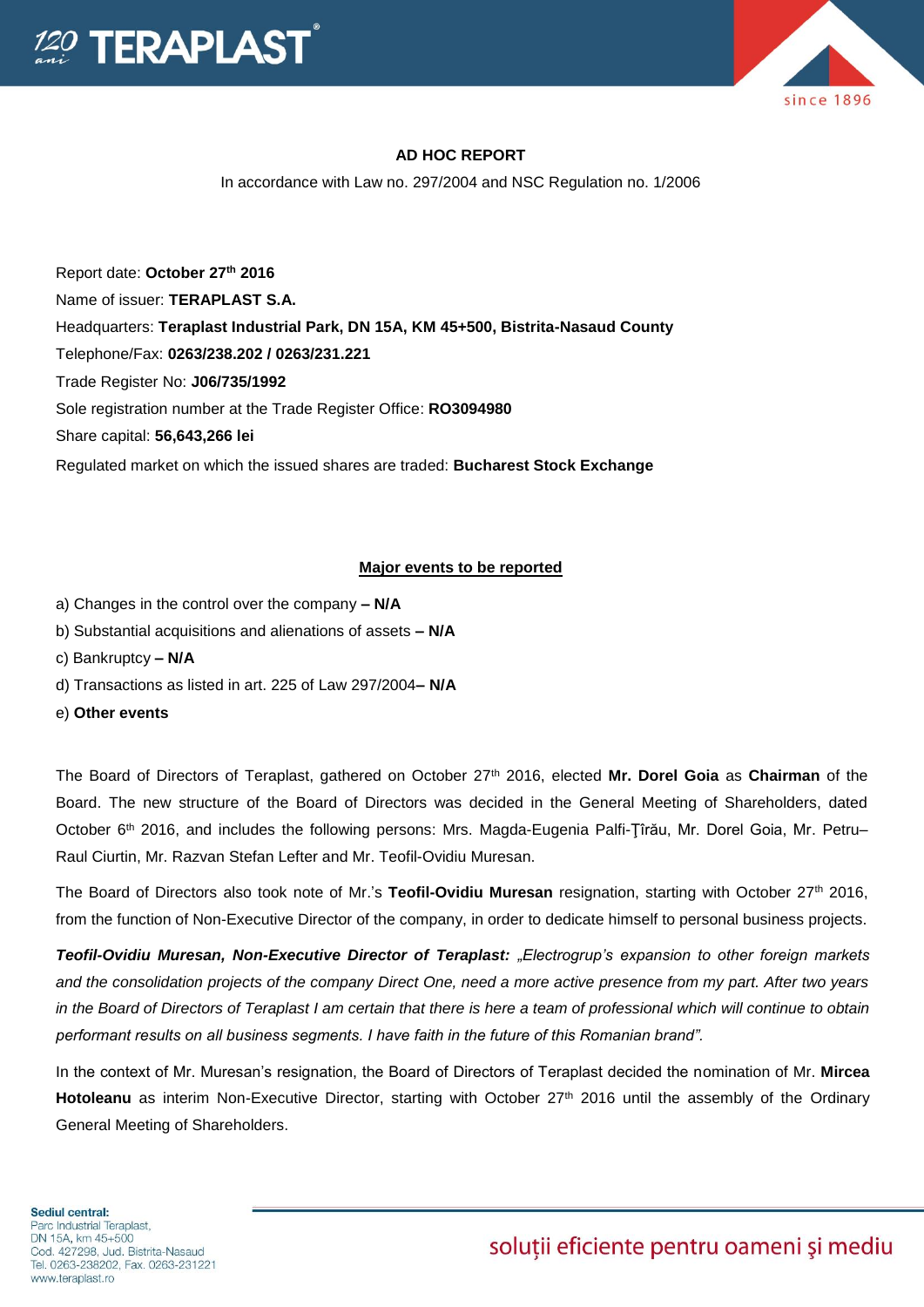Mr. Mircea Hotoleanu is of profession engineer and in the last 7 years was Director of the Engineering Center of Emerson Cluj. Mr. Hotoleanu has an experience of over 20 years in the industrial field, and during 2001-2009 have had several management jobs in industrial companies from Finland.

During the assembly of October 27<sup>th</sup> 2016, the Board of Directors also decided the relocation of the Teraplast,s warehouse of Stefanestii de Jos, Ilfov county, to Otopeni, Ilfov county.

In order to ensure a complete and accurate information of the shareholders and potential investors, we reproduce the decisions taken by the Board of Directors of Teraplast SA:

# **DECISION of the Board of Directors of Teraplast SA. J06/735/1992, RO 3094980 No. 43, dated October 27th 2016**

According to the provisions of the art. 153^20 and Companies Law No. 31/1990, republished, the provisions of the Capital Market Law No. 297/2004 on the capital market and the Regulation No.1/2006 of NSC regarding issuers and operations with securities, modified by the Regulation No. 31/2006 of NSC and Art. 18.4, paragraph (7) of the Articles of Association of Teraplast SA, headquartered in Bistrita, Teraplast Industrial Park, DN 15A, km 45+500, postal code 427298, Bistrita-Nasaud County, registered with the Trade Registry Office under No. J06/735/1992, VAT registration No. 309498, in the meeting of October 27<sup>th</sup> 2016, attended by the following members of the Board: Magda Eugenia Palfi-Tirau, Dorel Goia, Razvan Stefan Lefter and Petru-Raul Ciurtin,

# **After deliberations, the Board of Directors, with the favorable vote of all attendee members,**

#### **DECIDES**

- 1. Approves the election of Mr. Dorel Goia, as Chairman of the Managing Board, for the length of the mandate of Director.
- 2. Empowers Mr. Dorel Goia, as President of the Board of Directors and Mrs. Magda Palfi-Tirau, as Non-Executive Director, to sign in the name and on behalf of the Directors the decision of the Board of Directors.
- 3. Empowers the legal adviser, Mrs. Kinga Vaida, identified by ID series XB, no. 370326, to accomplish all formalities regarding registration of the Board of Directors Decision at the Trade Registry of Bistrita-Nasaud Law Court.

# **DECISION**

**of the Board of Directors of Teraplast SA. J06/735/1992, RO 3094980 No. 44, dated October 27th 2016**

According to the provisions of the art. 153^20 and Companies Law No. 31/1990, republished, the provisions of the Capital Market Law No. 297/2004 on the capital market and the Regulation No.1/2006 of NSC regarding issuers and

# soluții eficiente pentru oameni și mediu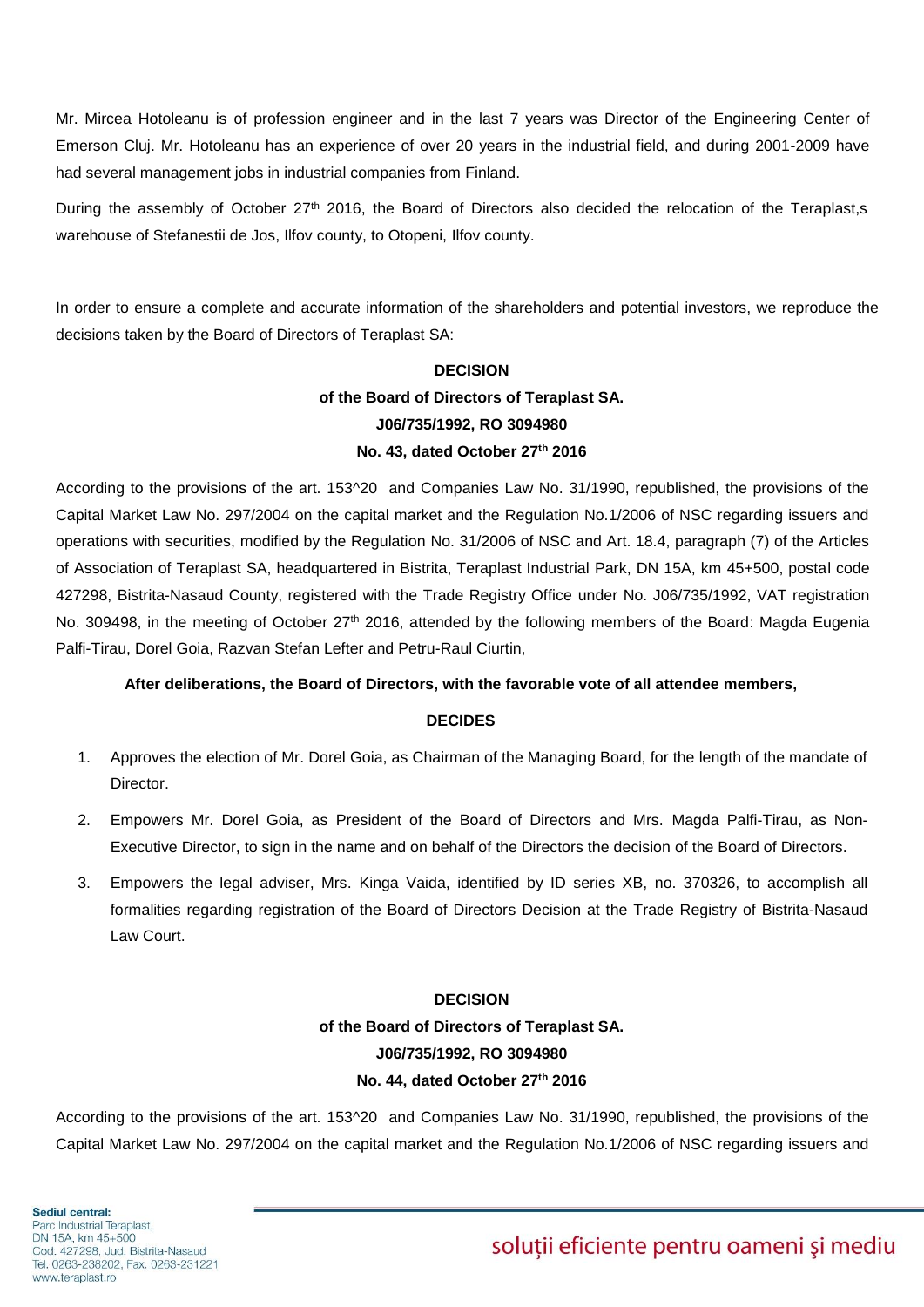operations with securities, modified by the Regulation No.31/2006 of NSC and Art. 18.4, paragraph (7) of the Articles of Association of Teraplast SA, headquartered in Bistrita, Teraplast Industrial Park, DN 15A, km 45+500, postal code 427298, Bistrita-Nasaud county, registered with the Trade Registry Office under No. J06/735/1992, VAT registration No. 309498, in the meeting of October 27<sup>th</sup> 2016, attended by the following members of the Board: Magda Eugenia Palfi-Tirau, Dorel Goia, Razvan Stefan Lefter and Petru-Raul Ciurtin,

#### **After deliberations, the Board of Directors, with the favorable vote of all attendee members,**

### **DECIDES**

- 1. Records the resignation of Mr. Teofil-Ovidiu Muresan from the position of Non-Executive Director of the company, starting with October 27<sup>th</sup> 2016.
- 2. Approves the nomination of Mr. Mircea Hotoleanu as interim Non-Executive Director, the mandate being effectual beginning with October 27<sup>th</sup> 2016 until the date of the assembly of the Ordinary General Meeting of Shareholders, which will complete the number of company's Directors.
- 3. Empowers Mr. Dorel Goia, as President of the Board of Directors and Mrs. Magda Palfi-Tirau, as Non-Executive Director, to sign in the name and on behalf of the Directors the decision of the Board of Directors.
- 4. Empowers the legal adviser, Mrs. Kinga Vaida, identified by ID series XB, no. 370326, to accomplish all formalities regarding registration of the Board of Directors Decision at the Trade Register of Bistrita-Nasaud Law Court and to publish such decision in the Official Gazette of Romania, Part 4.

# **DECISION of the Board of Directors of Teraplast SA. J06/735/1992, RO 3094980 No. 45, dated October 27th 2016**

According to the provisions of the art. 153^20 and Companies Law No. 31/1990, republished, the provisions of the Capital Market Law No. 297/2004 on the capital market and the Regulation No.1/2006 of NSC regarding issuers and operations with securities, modified by the Regulation No.31/2006 of NSC and Art. 18.4, paragraph (7) of the Articles of Association of Teraplast SA, headquartered in Bistrita, Teraplast Industrial Park, DN 15A, km 45+500, postal code 427298, Bistrita-Nasaud county, registered with the Trade Registry Office under No. J06/735/1992, VAT registration No. 309498, in the meeting of October 27<sup>th</sup> 2016, attended by the following members of the Board: Magda Eugenia Palfi-Tirau, Dorel Goia, Razvan Stefan Lefter and Petru-Raul Ciurtin,

# **After deliberations, the Board of Directors, with the favorable vote of all attendee members,**

# **DECIDES**

1. Approves the close down of the point of work located in Stefanestii de Jos commune, Sinaia Street, no. 12, Ilfov County and its radiance from the records of Bistrita-Nasaud Trade Registry Office.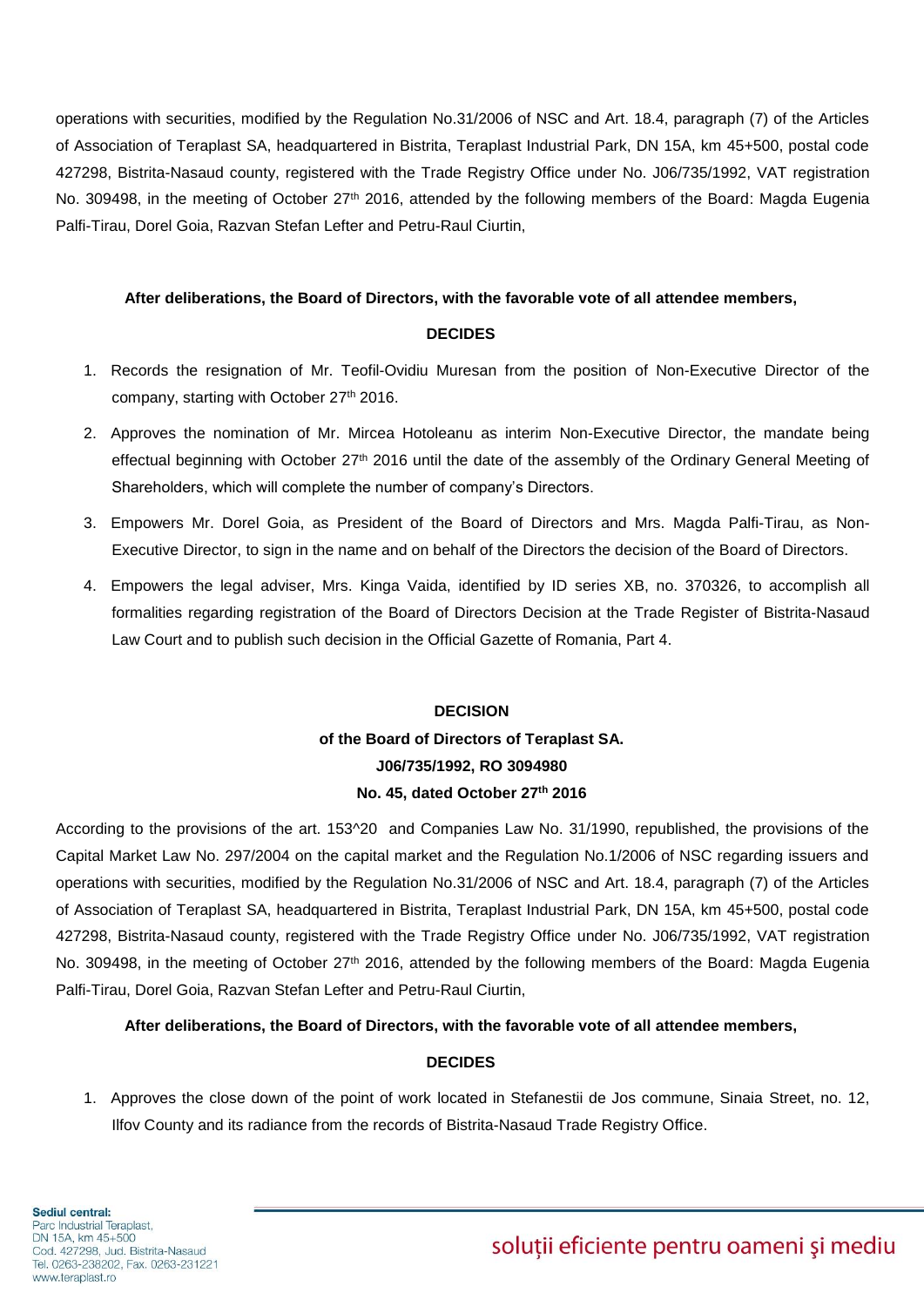- 2. Approves the establishment and the registration in the records of the Trade Registry of Bistrita-Nasaud Law Court of a point of work, in Otopeni, Calea Bucuresti Street, no. 1, Ilfov County.
- 3. Approves the change of the art. 3 para. (3) of the Articles of Association of the company which in the present has the following content: Art. 3 **(3)** The Company TERAPLAST SA has founded the following secondary offices:
	- ♦ **Point of work**, located in Stefanestii de Jos commune, Sinaia Street, no. 12, Ilfov County;
	- ♦ **Point of work**, located in Brasov, Calea Bucuresti Street, no. 249/A, Brasov county;
	- ♦ **Point of work**, located in Iasi, Calea Chisinaului Street no. 35, Iasi County;
	- ♦ **Point of work,** located in Galati, DN Galati Tecuci, Tirighina Sidex area, Galati County;
	- ♦ **Point of work**, located in Deva, Orizontului street no. 1, Hunedoara County;

♦ **Point of work, "Production Hall of pipes, profiles, PVC compound and Warehouse; Warehouse of PVC pipes and profiles",** located in Sarata village, Saratel, DN 15A, FN, Sieu-Magherus commune, Bistrita-Nasaud County;

♦ **Point of work "PVC Windows & Doors Factory"** located in Bistrita, Tarpiului street no. 27A, Bistrita-Nasaud County;

♦ **Point of work,** located in Bistrita, Romana Street no. 17/A, Bistrita-Nasaud County;

♦ **Point of work,** located in village Crainimat, Sieu-Magherus commune, DN15A, KM 45+500 (Bistrita-Reghin), Bistrita-Nasaud County;

♦ **Point of work,** located in Cluj-Napoca, Calea Dorobantilor Street no. 21, corner with Pitesti Street no. 1-3, ap. 31, floor 1, office 2, Cluj county.

**Having after change the following content: Art. 3 (3) The Company TERAPLAST SA has founded the following secondary offices:**

- ♦ **Point of work,** located in Brasov, Calea Bucuresti Street, no. 249/A, Brasov County;
- **♦ Point of work,** located in Iasi, Calea Chisinaului Street no. 35, Iasi County;
- **♦ Point of work,** located in Galati, DN Galati Tecuci, Tirighina Sidex area, Galati County;
- **♦ Point of work,** located in Deva, Orizontului street no. 1, Hunedoara County;

**♦ Point of work,** "Production Hall of pipes, profiles, PVC compound and Warehouse; Warehouse of PVC pipes and profiles", located in Sarata village, Saratel, DN 15A, FN, Sieu-Magherus commune, Bistrita-Nasaud County;

**♦ Point of work** "PVC Windows & Doors Factory" located in Bistrita, Tarpiului street no. 27A, Bistrita-Nasaud County;

**♦ Point of work,** located in Bistrita, Romana Street no. 17/A, Bistrita-Nasaud County;

**♦ Point of work,** located in village Crainimat, Sieu-Magherus commune, DN15A, KM 45+500 (Bistrita-Reghin), Bistrita-Nasaud County;